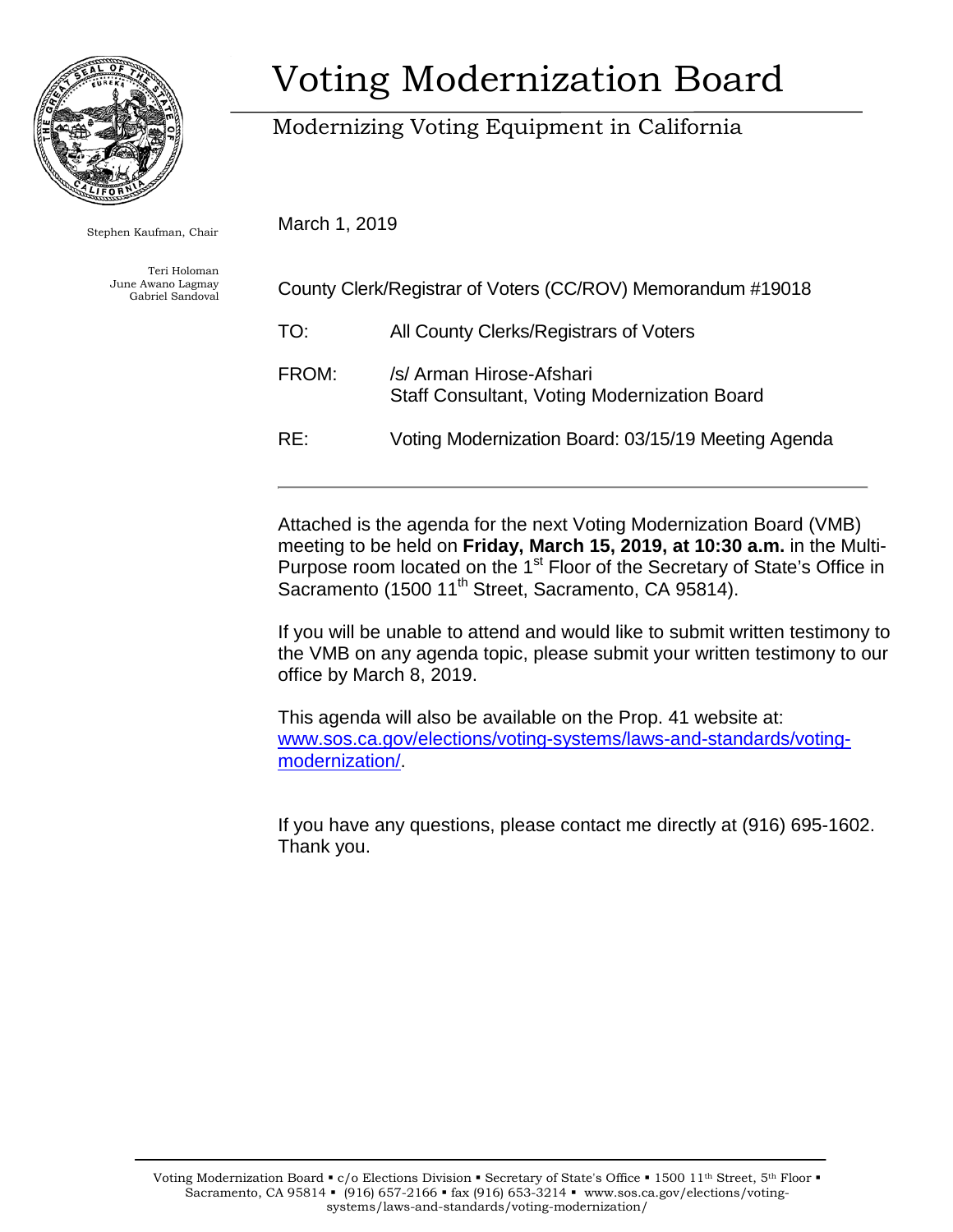

Stephen Kaufman, Chair

Teri Holoman June Awano Lagmay Gabriel Sandoval

# Voting Modernization Board

Modernizing Voting Equipment in California

March 1, 2019

#### **Voting Modernization Board Meeting Friday, March 15, 2019 10:30 a.m. – 12:30 p.m.**

Secretary of State Building Multi-Purpose Room 1500 11<sup>th</sup> Street, First Floor Sacramento, CA 95814

### **AGENDA**

- I. Call to Order
- II. Roll Call and Declaration of Quorum
- III. Public Comment: This time is set aside for public presentations regarding Board-related matters not appearing on the Agenda. Members of the public making presentations are limited to two (2) minutes per speaker.
- IV. Adoption of July 20, 2017, Actions & Meeting Minutes
- V. Status of County of Los Angeles Voting Solutions for All People (VSAP) Implementation
- VI. Impact of SOS Notice of Withdrawal of Certification and Conditional Approval of Voting Systems.
- VII. Project Documentation Plan Review and Funding Award Approval: Receive staff report for approval of funding award.
	- (A) Madera County Phase 2
- VIII. Proposed 2019 Meeting Schedule of Voting Modernization Board
- IX. Other Business
- X. Adjournment